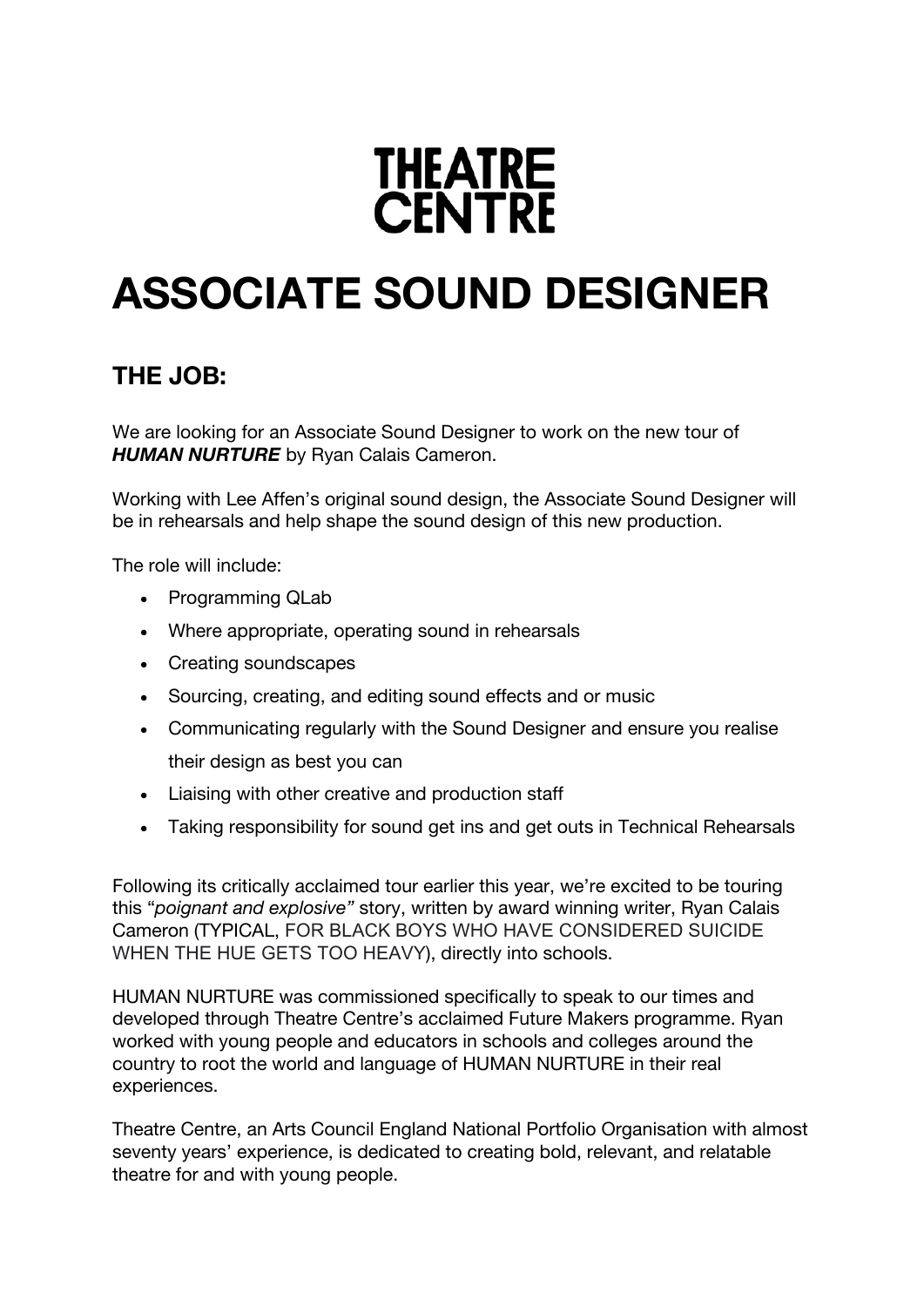## **INFORMATION:**

#### **Rehearsals Dates:** 29 August – 21 September 2022 (3.5 weeks)

*Rehearsals will be in London (venue TBC). The Associate Sound Designer will not be needed throughout all the rehearsals and dates will be negotiated when contracted.*

#### **Tour Dates:** 22 September – 12 November

*The Associate Sound Designer will not be needed throughout these dates - these dates are for reference.*

**Fee:** £1,200

# **WHO ARE WE LOOKING FOR?**

This is an ideal role for an early career sound designer wanting to gain further experience especially in touring theatre. Experience in QLab and sourcing and/or making sound effects is essential. Experience in music composition is desirable.

We are particularly keen to hear from applicants from communities that are underrepresented in the cultural workforce including applicants from the global majority and those whose lived experience reflects the communities we work with. We guarantee to interview any disabled applicant who meets the minimum criteria for the post, and we have a budget to support access.

As part of our commitment to making our working environment as accessible and supportive as we can, we invite all our team members to create an Access Statement to use as a basis to explore reasonable adjustments and flexible arrangements.

# **THE APPLICATION PROCESS:**

Please apply via our application portal HERE.

We encourage you to submit your answers in the way in which best suits you. This can be written, via a short video, audio recording etc. You will also be asked to upload your CV/ Portfolio.

However you choose to apply, remember that we will make our shortlisting decisions based on your answer to this question:

**Why are you interested and suited to this role? Please summarise your skills, knowledge, and experience to demonstrate your ability to carry out the role as described in the Job Description.**